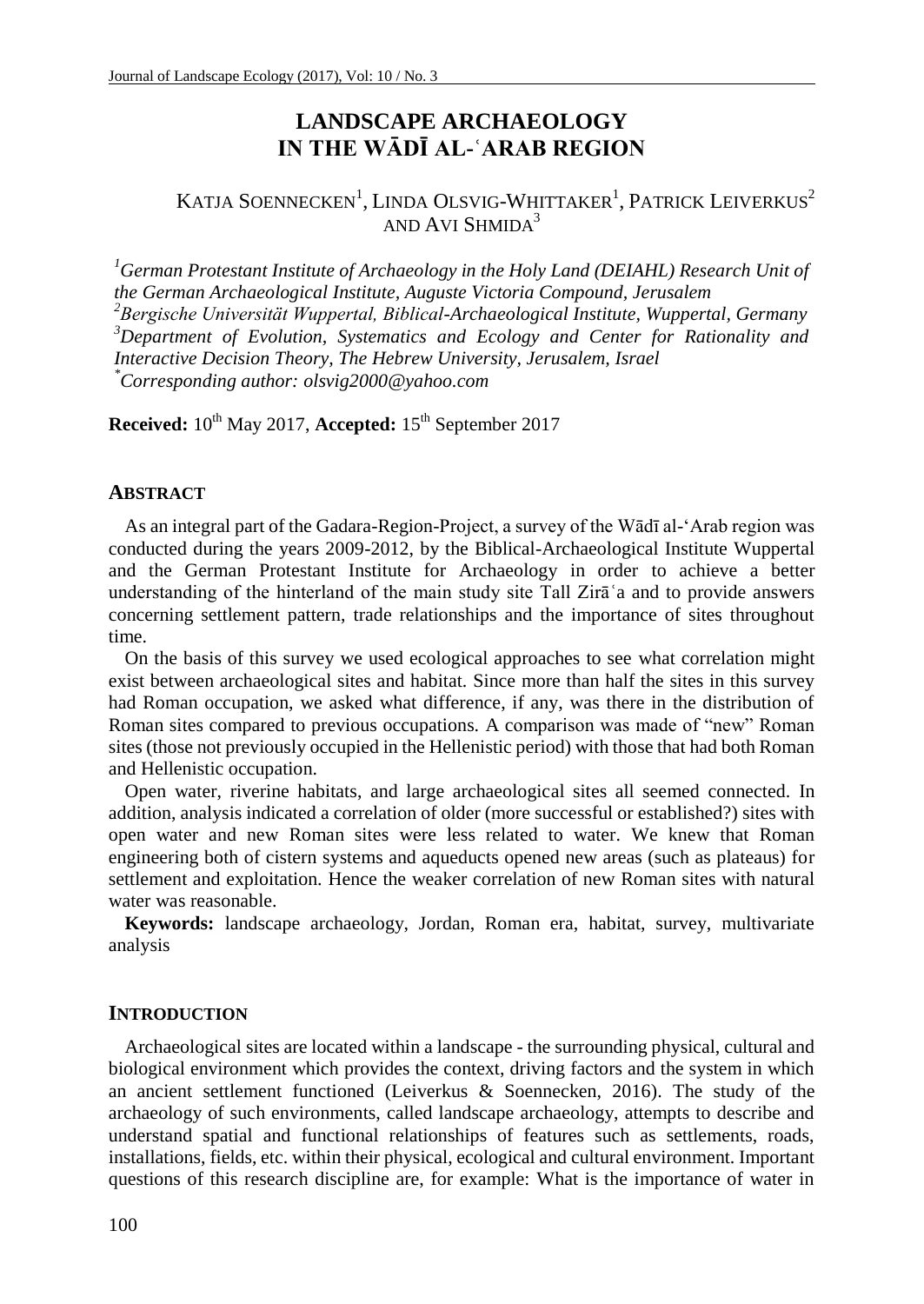Soennecken K., Olsvig-Whittaker L., Leiverkus P., Shmida A.: Landscape Archaeology in the Wādī al-ʿArab region

determining site locations? How does political change drive the location of roads and sites? What are the patterns of land use by settlements?

As an integral part of the "Gadara-Region-Project" (see http://tallziraa.de ), a survey of the Wādī al-ʿArab region was conducted during the years 2009-2012, by the Biblical-Archaeological Institute Wuppertal and the German Protestant Institute for Archaeology. The aim was to get a thorough understanding of the landscape in which the Tall Zirāʿa is the most prominent archaeological site. Furthermore, the Wādī al-ʿArab is one of the few easily passable ascents from the Jordan valley to the Irbid-Ramtha-basin and so has always been part of trade routes from the Mediterranean coast to Dimašq (Damascus), Bagdad or Ammān. Questions of the actual trade routes through this area and their shifting importance arise.

#### **ARCHAEOLOGICAL SURVEY**

#### **Methods**

The Wadi al-ʿArab has been surveyed several times before (Schumacher, 1889; Glueck, 1951; Mittmann, 1970; and Hanbury-Tenison, 1984 a;b). While all these surveys are valuable and gave rich sources of information, they cannot give the completeness and level of detail needed for the purpose of the "Gadara Region Project". The former two surveys had a much broader area in view and therefore could only cover the major sites of the area of interest. J.W. Hanbury-Tenison's survey is restricted to two areas and does not cover the full Wādī al-ʿArab. Furthermore, since these surveys are at least a generation old, a fresh look on all the given data seems appropriate considering the improvement in stratigraphy and typology of the region due to the continuing efforts of the "Gadara Region Project".

With the knowledge of the previous surveys and the target of a hinterland survey in mind the approach chosen was two-fold: (a) revisiting the known sites enriching the information about them, and (b) filling the gaps by surveying the areas that had not been surveyed before. During four seasons the hinterland of the Tall Zira<sup>s</sup> a was completely examined. The area of investigation was divided into Zone A (Tall Zirāʿa hinterland) and Zone B (Wādī al-Arab region), together covering about 350 km<sup>2</sup> from Tall Zirā a to Irbid in the east, and north to the Yarmūk River watershed.

The exact location of all sites was measured by GPS, pottery was collected for comparison, descriptions of the current site status were refreshed, and detail and overview pictures taken. All gathered information was entered into a database. At the end we were able to map more than 200 sites and installations, some of them known, but 30 % previously unknown (or at least unpublished). Over 80 percent of the sites relate to the classical era. The other sites were inhabited in the Bronze Age, Iron Age or different Islamic periods. Only very few lithic sites could be discovered.

#### **Results**

One smaller site directly across the wadi from the Tall Zirāʿa deserves special mention in the context of landscape archaeology. This site was published first by Kerestes (1977-1978; site 2 in the Wādī al-ʿArab; site 211/225-8 in our database) and identified as of Middle Bronze Age date. Its position relates this site directly to Tall Zira<sup>'</sup>a. Together they control a narrow passage in the wadi and of course a direct line of sight is given between this site and the tall. Just 50 meters up the slope of the spur another previously unknown/unpublished site could be recorded with architectural remains of the Roman period (site 211/225-7 in our database). This site not only overlooks the lower wadi, as the closest older site, it has also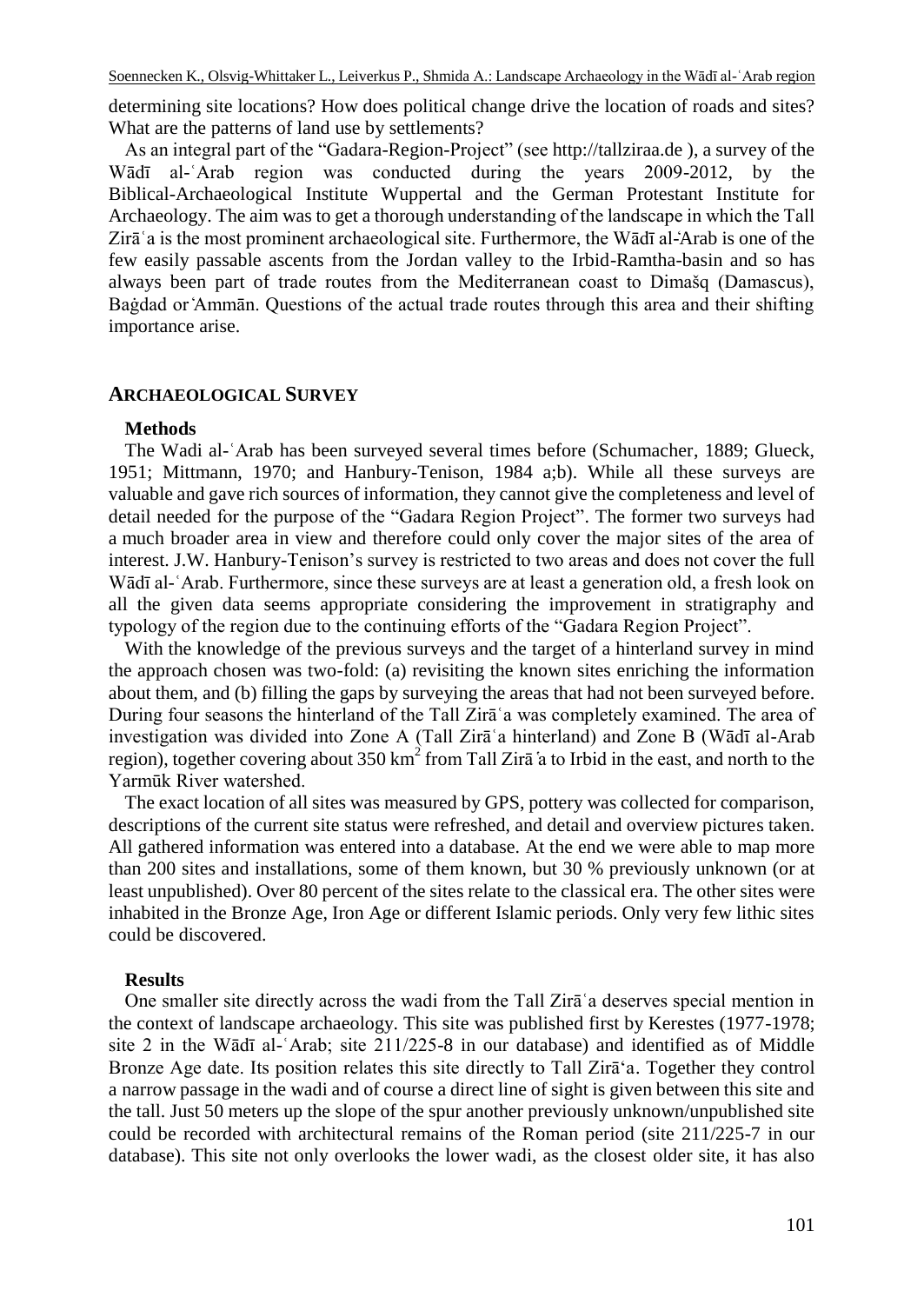a direct line of sight to Gadara, which is missing in the lower position at Site 2. This gives us a hint on the shifting of centrality from the Tall Zirāʿa to Gadara during the classical era.

One important result of revisiting the previously published sites during the survey in the Wādī al-`Arab is the observation of heavy destruction of many sites in the last decades. The drastic increase of deterioration is alarming. In the last years a large tall with Roman, Byzantine and Islamic occupation (no. 26 in the Hanbury-Tenison survey; site 211/224-2 in our database) south of Tall Zirāʿa has been completely destroyed by bulldozing. Covering an area of approximately  $130 \times 90$  m (maybe more before the destruction in modern times) we could see ancient remains – some of the stones still in situ, but most of them shoved away. The section produced by a bulldozer showed at least two layers of Roman-Byzantine settlement, divided by layers of ash. Only recently an unknown site, probably a Roman villa  $(214/227-3)$  suffered the same fate and last year even the south side of Tall Zir $\bar{a}$  a was damaged.

Almost all of the modern villages dated back at least to the Roman and/or Byzantine periods, and some to the Iron Age or the Bronze Age. Only very few of the ancient settlements are not covered and destroyed by modern settlements. That includes also most of the slamic places of the Wādī al-ʿArab. t is especially very sad to note that none of the old mosques in the area of the Wadi - some of them dating back to the medieval period - are any longer in existence. To our knowledge, the last old mosque in the area can be found in the village Harga. Even this one is in a very bad condition (site 233/229-1 in our database).

Several smaller sites are [have been] destroyed by agricultural activities. Especially olive tree cultivation leaves sites in an unrecognizable state. These observations lead the members of the "Gadara Region Project" to the firm commitment to this survey not only as a necessary complement to an excavation but also as a preservation of information on the history of the Wādī al-ʿArab, most of which will be lost in the near future.

Despite the continuing demolition of the ancient sites, we could discover a representative amount of pottery from all sites, from which we can form a concise overview of the history of the Wādī al-ʿArab (see Table 1.). Apart from these heavy destructions, another problem emerged clearly: most of the unknown or at least unpublished sites showed traces of recent unauthorised excavations/digging, mainly concentrating on tombs (using metal detectors) and removing most of the finds. Two examples: One site was first described by Mittmann and called Khirbet Sris (M 059;  $228/221-1$  in our database). When we visited the  $1\frac{1}{2}$  ha site, the vegetation was burnt down. We found pottery, tesserae, a cistern and a robber trench (3 layers of ashlar masonry visible). The pottery could be dated to Roman-Byzantine-Islamic (Omayyad) periods. Another site was not published before and is located north of Fu'ara, southwest of Wādī al-`Arab (220/224-1). An area of approximately 2 ha (250 x 80 m) was covered with pottery, tesserae and some pieces of glass. Additionally cisterns, a quarry, some natural caves and graves were found. Most of the graves were only visible because of recent robber trenches and nearly all of them were shaft tombs. In one robber trench ashlar blocks could be seen. The pottery dates to Roman-Byzantine-Islamic periods and suggests at least two phases of occupation.

The northern slopes of the wadi directly upstream from Tall Zirāʿa are characterized by a dense occurrence of water sources. Many of the sites found there relate to them. This can shed further light on the Roman water management in the region.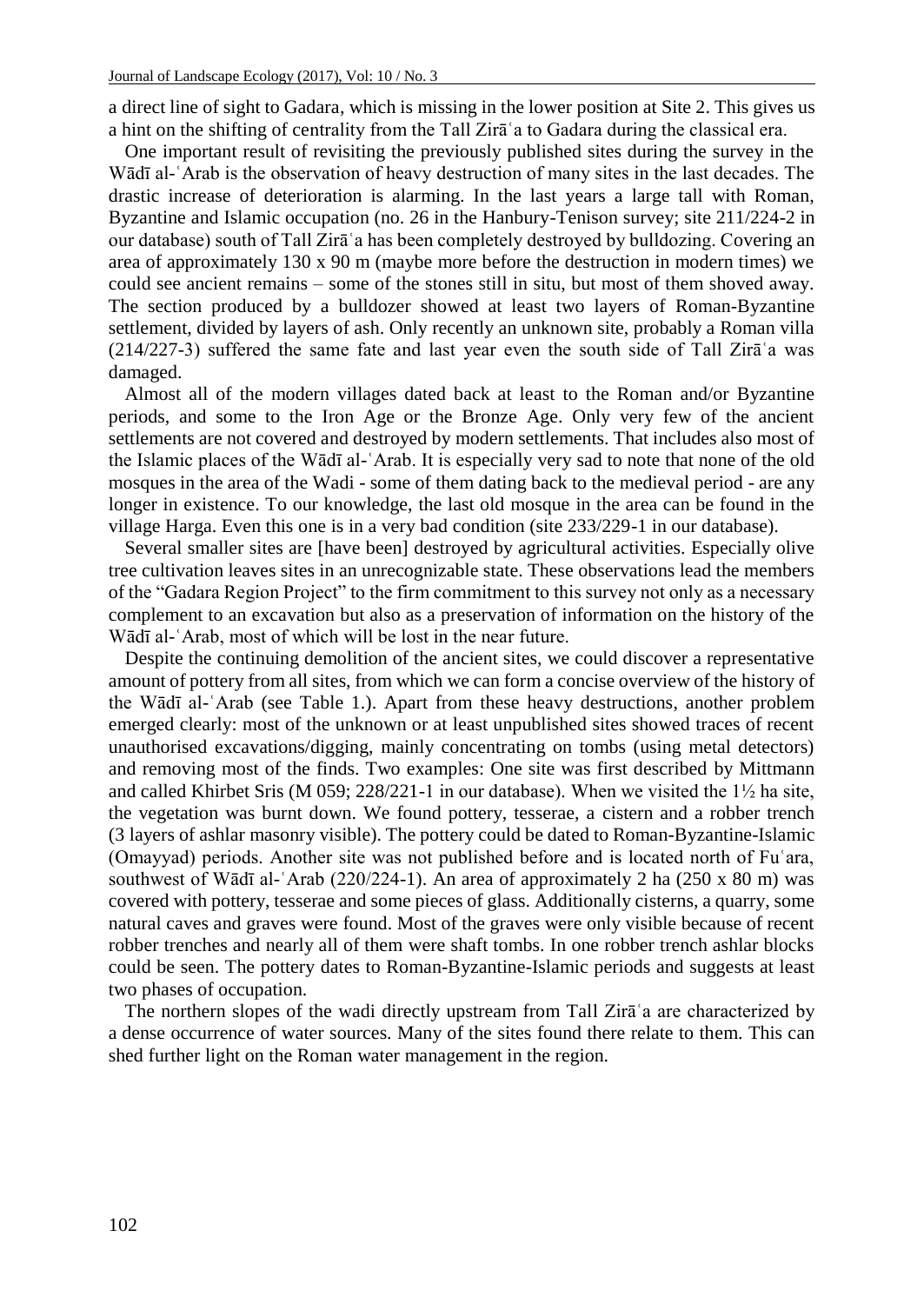# **Table 1: Distribution of sites in the study area through time**

(Note that the same site may appear in more than one era.)

| Period           | sites |
|------------------|-------|
| <b>Bronze</b>    | 31    |
| Iron             | 26    |
| Hellenistic      | 39    |
| Roman            | 94    |
| <b>Byzantine</b> | 76    |
| Islamic          | 51    |

#### **LANDSCAPE ECOLOGICAL ANALYSIS**

#### **Methods**

On the basis of this archaeological survey we used ecological approaches to see what correlation might exist between archaeological sites and habitat. Since more than half the sites in this survey had Roman occupation, we asked what difference, if any, was there in the distribution of Roman sites compared to previous occupations. A comparison was made of "new" Roman sites (those not previously occupied in the Hellenistic period) with those that had both Roman and Hellenistic occupation. Clearly there could have been other definitions such as "never previously occupied". Hence this analysis is preliminary.

As groundwork for further investigations, the sites within the boundaries of the survey area were mapped by their centroid coordinates on QGIS, superimposed on a Google satellite image (Fig. 1). Polygons were drawn by hand at the 1:10,000 level (at times reduced to 1:5,000 when clarity was needed). The landscape observed by satellite (Google Earth from 2017 TeraMetix images) was relatively simple and could be defined into crude categories. Originally the entire area was to be mapped to define habitat boundaries, but this proved very time consuming. Instead, a 0.5 km buffer area around each site was mapped by eye as orchard, maquis, steppe, urban, riverine, field, bare, water, archaeological site, or development (not urban, can include military bases, water installations, etc.). Ground verification of habitat type still needs to be done for the habitats mapped from satellite images. Hence these categories are preliminary.

For the ecological analysis, categorical habitat data were used as response variables. The habitat mapping provided the response matrix data as percentage of the 0.5 km buffer zone around each site in each habitat category. The driver variables were of two types: (A) new or old Roman sites and (B) site size categories.

Epochs were available as provided from the survey database, but broader groupings were made as follows: Neolithic and Chalcolithic; Bronze Age; Iron Age; Hellenistic; Roman; Byzantine; Islamic; 'undetermined' and 'modern' not into a group. For the analysis presented here, only two categories of site age were used, "New Roman" = 1 and "Old Roman" =  $0$ .

Three very coarse size categories were used in the analysis: (1) a few meters in area, (2) a dunam (0.1 ha) in area or less, or (3) several dunams in area.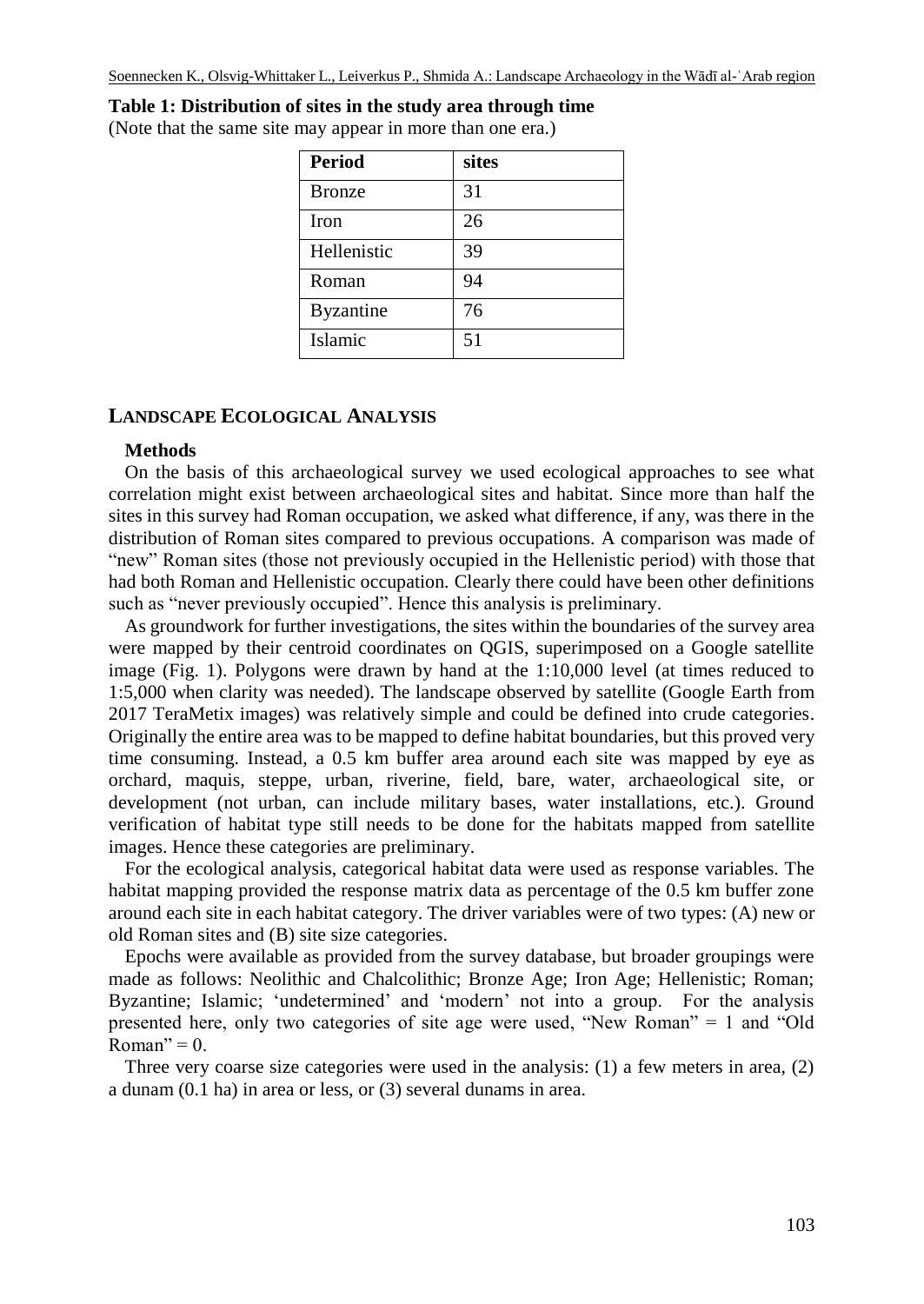# **Fig. 1: Roman epoch sites in the Wadi al 'Arab**

 Upper left: general reference image. Lower Right: study area: Green dots had pre-existing settlements; red dots are new Roman sites. Below left: habitat codes used in the map. Image source 2017 TerraMetrix via Google Earth.

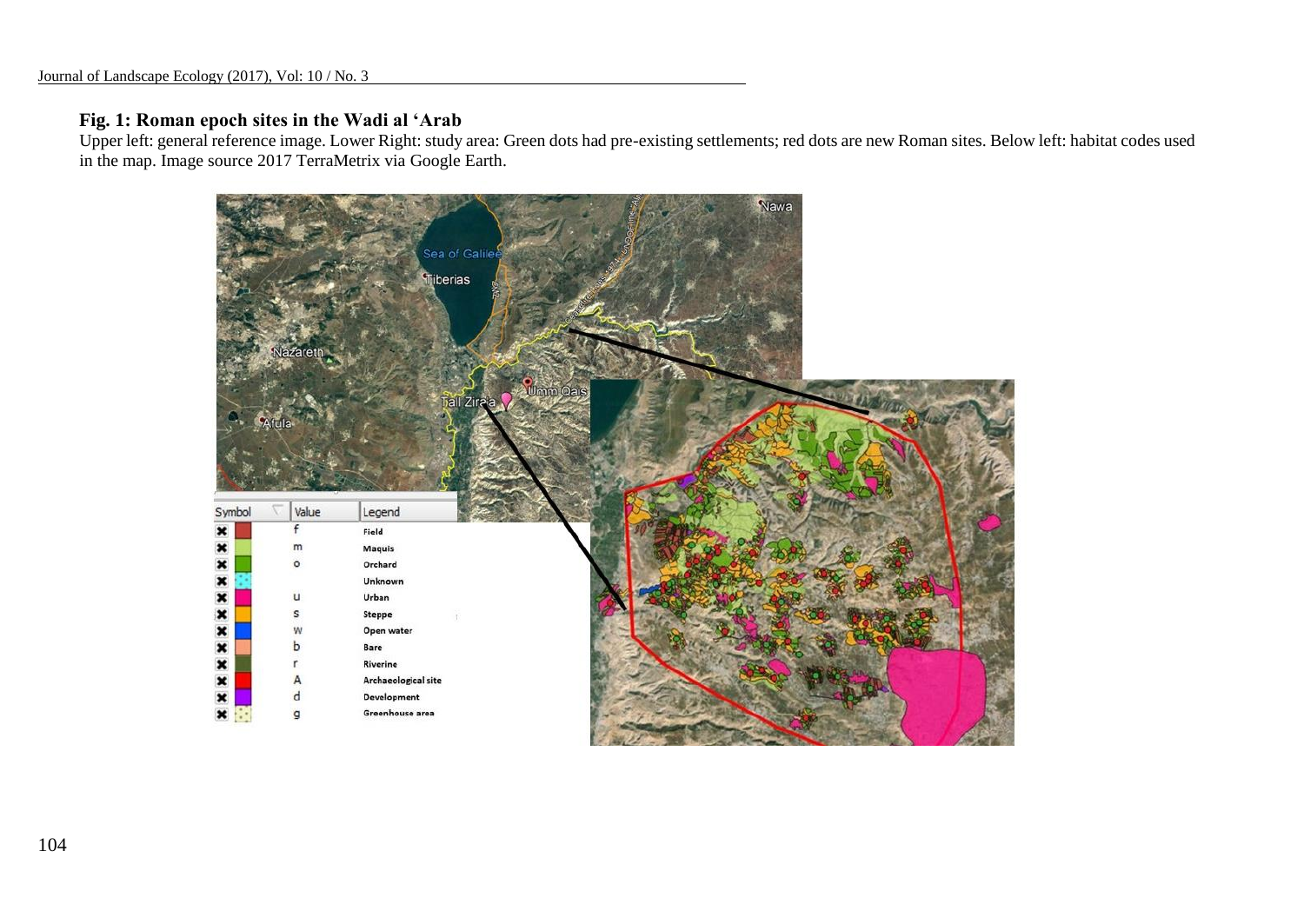The analytical approach was ordination, a form of multivariate analysis (Jongman *et al*., 1995). Multivariate analysis can be used for the statistical correlation of archaeological sites and habitat (Baxter, 1994; Olsvig-Whittaker *et al*., 2015). We used both indirect ordination (DCA) and direct ordination (CCA) in the Canoco 5 software (Ter Braak & Smilauer, 2002) as the algorithms for assessing patterns and correlations in site attribute and habitat attribute data. While ordination has long been in use in community ecology, its application to archaeological data is somewhat more recent. There is a vast literature on the subject of ordination and many algorithms to do it (cf. Jongman *et al*., 1995; Gauch, 1982).

In general, ordination methods help to find structure in complex matrix data sets, i.e. site by attribute or habitat by attribute tables. In the case of direct ordination, this is a regression of the site data versus the habitat data, conceptually similar to multiple regressions. CCA direct ordination can be used either heuristically or as a statistical test of correlation with measured driving factors, using Monte Carlo simulations. When a heuristic search for pattern is desired, indirect ordination such as DCA is the proper tool.

Most algorithms for indirect ordination calculate similarity/dissimilarity between habitats (or sites) and their attributes, from a single table. Results are projected onto two dimensions in such a way that similar habitats (or sites) and most closely correlated attributes are plotted close together, and dissimilar habitats (or sites) and their attributes are placed far apart. Most importantly, in both direct and indirect ordinations, the scatter plots for habitat and site values can be superimposed. In this way the habitats driving the pattern in sites can be studied graphically.

Detrended Correspondence Analysis (DCA, Fig. 2) was used on the habitat matrix, with site data carried passively, to determine major trends in variation of habitat distribution and the response of site factors to them. DCA is an indirect ordination method using only one matrix. It is an analytical approach in its own right, and is also is a necessary first step in every CANOCO analysis, regardless of algorithm. The first information obtained in DCA is the habitat turnover along the first gradient (Axis 1, horizontal), which is either short (less than 4 standard deviation units in habitat composition), in which case a linear model such as PCA or RDA can be used in in subsequent steps. If the gradient is longer than four standard deviation units, a unimodal model such as DCA, or Canonical Correspondence Analysis (CCA) is used in subsequent steps. In our data, the gradient was longer than 4 s.d. units, so CCA was the direct ordination method used.

Canonical Correspondence Analysis (CCA, Fig. 3) is a direct ordination method which correlates two matrices using eigenvector methods. In this study we used habitat as the 'species' matrix and the two factors of sites (size and age) as the environmental matrix factors. Monte Carlo tests were run to determine the significance of the correlation of habitat with site factors, but the results were not statistically significant.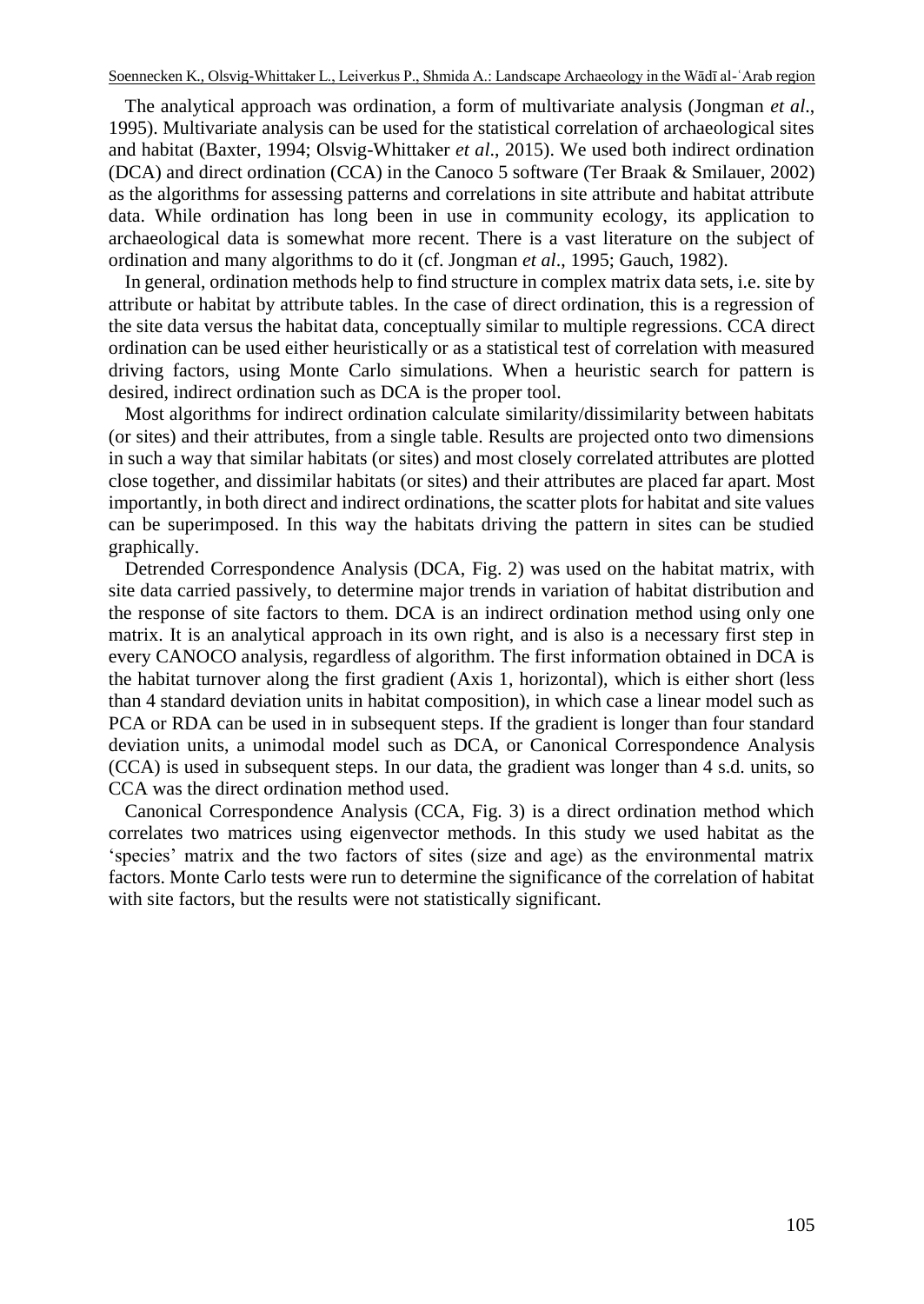#### **Fig. 2: Multivariate analysis:**

DCA showed a close relationship of larger archaeological sites and open water. The analysis used DCA with supplementary variables. Total variation was 0.84771, supplementary variables accounted for 2.6 % (adjusted explained variation is 0.4 %). The x axis denotes the strongest variation in the data; the y axis presents the residual variation.



**Fig. 3: CCA analysis was run on habitat with site size and age as environmental variables**. Total variation was 0.84771, explanatory variables accounted for 2.6 %; (adjusted explained variation is 0.4 %). Permutation tests on all axes provided a probability of correlation of  $p =$ 0.304, hence the Monte Carlo testing of the correlations of site and habitat factors was not significant. Even so, sites had a relationship with open water, in this case older sites (those with Hellenistic as well as Roman artifacts). The x axis denotes the strongest variation in the data; the y axis presents the residual variation.

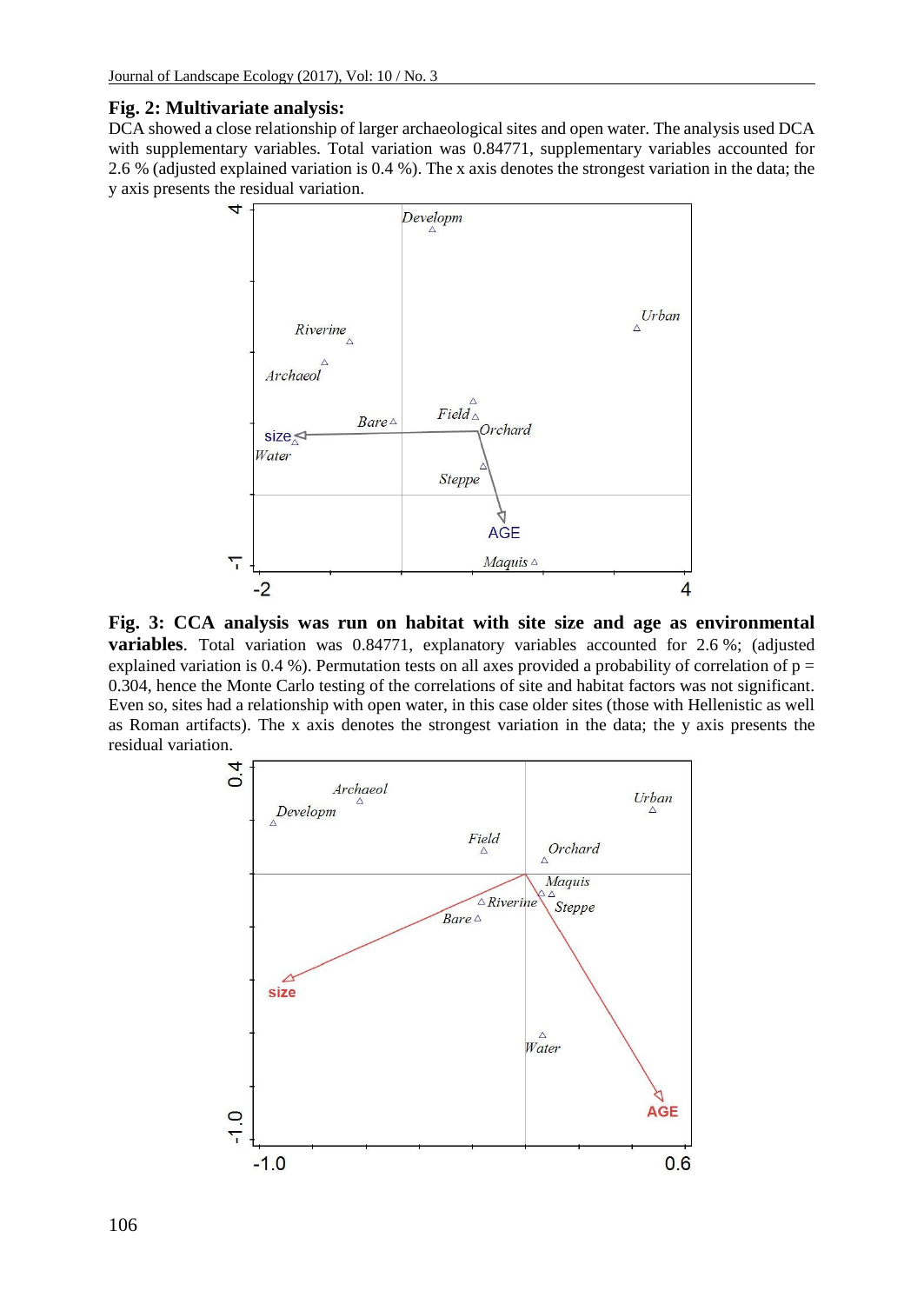#### **Results**

The ordinations, despite the lack of statistical significance of correlations, suggested interesting relationships. Open water, riverine habitats, and large archaeological sites all seemed related according to their graphic distribution. In addition, analysis indicated a correlation of older (more successful or established?) sites with open water. Analysis also suggested that new Roman sites were less related to water. (In ordination biplots of this type when factors are close to each other, they are more correlated; when they are distant, they lack correlation; when they are directly opposite, they may be negatively correlated

We knew that Roman engineering both of cistern systems and aqueducts opened new areas (such as plateaus) for settlement and exploitation. Hence the weaker correlation of new Roman sites with water also made sense. More detailed analyses will be conducted during the coming year.

In addition to the archaeological survey and habitat mapping, another facet of landscape archaeology has just began: a small geobotanical survey was conducted in the Wādī al-ʿArab region by A. Shmida and will be expanded during the following years. During this preliminary campaign 14 relevees (standardized vegetation samples) and additional, more casual surveys were conducted. Results will be presented in a later publication, and should improve our analysis of land use in the area.

# **ACKNOWLEDGEMENTS**

We wish to thank the staff of DEIAHL and the volunteers who assisted with these surveys. The field research was supported by the DEIAHL and the Biblical-Archaeological Institute, Wuppertal.

# **REFERENCES**

Baxter, M. J. (1994). *Exploratory multivariate analysis in archaeology*. Edinburgh University Press.

Glueck, N. (1951). Explorations in the Eastern Palestine IV. *The Annual of the American Schools for Oriental Research* 25–28*.*

Hanbury-Tenison, J. W. with contributions by Hart, Stephen, Watson, P. M. Falkner, R. K. (1984). Wadi Arab Survey 1983. *Annual of the Department of Antiquities of Jordan / ADAJ* 28: 385-424, 494-496.

Hanbury-Tenison, J. W. (1984). Exploration du Wadi el-Arab. Chronique archéologique. *Revue Biblique* 91: 230-231.

Leiverkus, P. & Soennecken, K (2016). The Wādī al-ʿArab Survey, n: Vieweger/Häser (eds), *Tall Ziraa*. The Gadara Region Project (2001-2011), Volume 1 Introduction (pp 198-201). Retrieved April, 2016 from Jerusalem/Amman/Wuppertal 2016 (online publication) and Gütersloh 2017.

Jongman, R. H., Ter Braak, C. J., & van Tongeren, O. F. (1995). *Data analysis in community and landscape ecology*. Cambridge University press.

Kerestes, T. M.; Lundquist, J. M.; Wood, B. G.; Yassine, K. (1977-1978). An Archaeological Survey of Three Reservoir Areas in Northern Jordan. *Annual of the Department of Antiquities of Jordan / ADAJ* 22: 108-135

Mittmann, S. (1970). Beiträge zur Siedlungs- und Territorialgeschichte des nördlichen